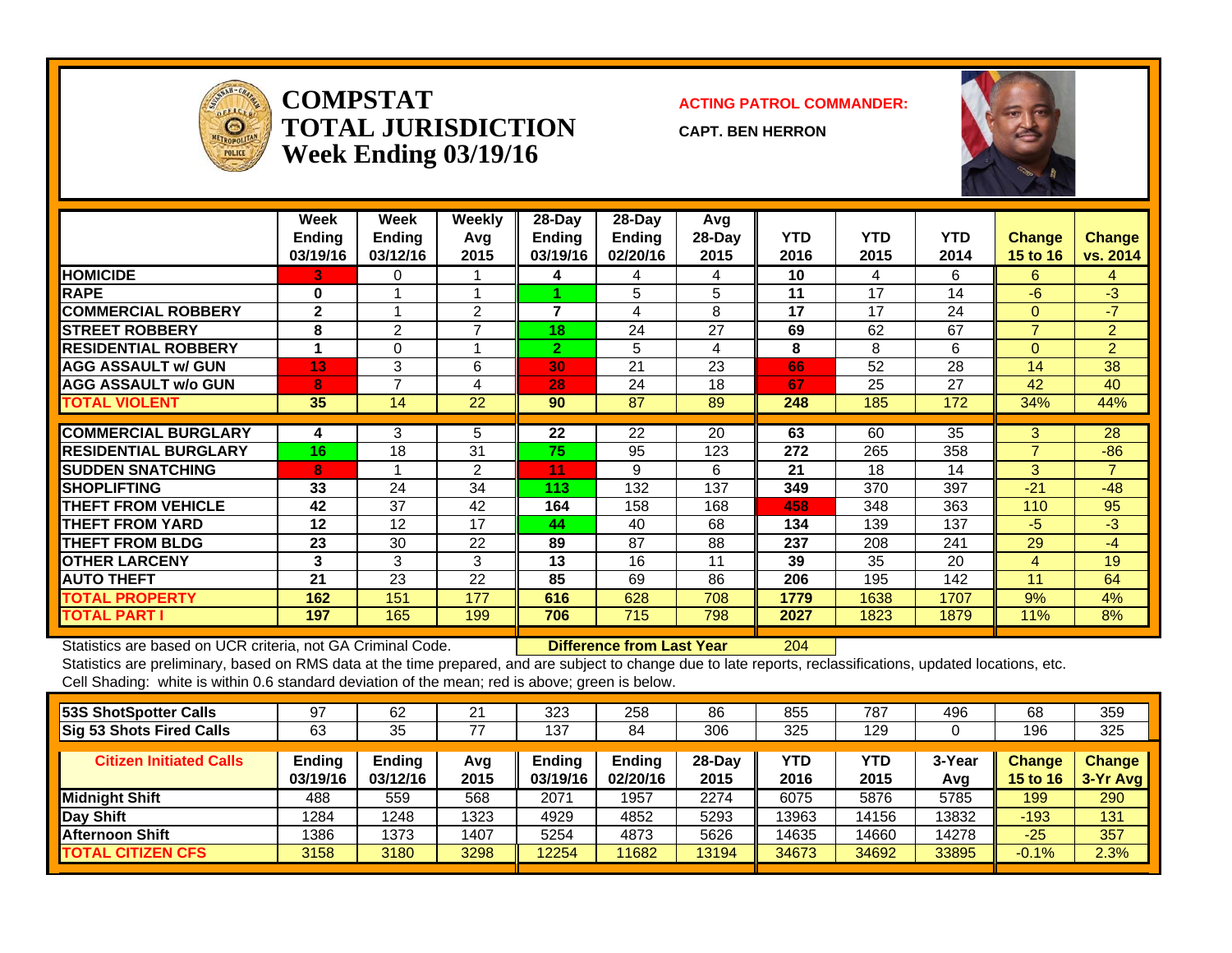

## **COMPSTATWEST CHATHAM PRECINCTWeek Ending 03/19/16**

**PRECINCT COMMANDER:**

**CAPT. CARL RAMEY**



|                             | Week<br>Ending<br>03/19/16 | Week<br><b>Ending</b><br>03/12/16 | Weekly<br>Avq<br>2015 | 28-Day<br><b>Ending</b><br>03/19/16 | 28-Day<br><b>Ending</b><br>02/20/16 | Avg<br>28-Day<br>2015 | <b>YTD</b><br>2016 | <b>YTD</b><br>2015 | <b>YTD</b><br>2014 | <b>Change</b><br><b>15 to 16</b> | <b>Change</b><br>vs. 2014 |
|-----------------------------|----------------------------|-----------------------------------|-----------------------|-------------------------------------|-------------------------------------|-----------------------|--------------------|--------------------|--------------------|----------------------------------|---------------------------|
| <b>HOMICIDE</b>             | $\bf{0}$                   | $\Omega$                          | $\Omega$              | $\bf{0}$                            | 0                                   | 0                     | 0                  | 0                  | 0                  | $\Omega$                         | $\Omega$                  |
| <b>RAPE</b>                 | $\bf{0}$                   | $\Omega$                          | $\Omega$              | $\bf{0}$                            |                                     |                       |                    | 3                  | 3                  | $-2$                             | $-2$                      |
| <b>COMMERCIAL ROBBERY</b>   | $\bf{0}$                   |                                   | $\Omega$              |                                     |                                     |                       | 3                  | 3                  | 4                  | $\Omega$                         | $-1$                      |
| <b>ISTREET ROBBERY</b>      |                            | $\Omega$                          |                       |                                     | 2                                   | 2                     | 4                  | 5                  | 6                  | $-1$                             | $-2$                      |
| <b>RESIDENTIAL ROBBERY</b>  | 4                          | $\Omega$                          | $\Omega$              | 1                                   | 4                                   | 4                     | 6                  | $\overline{2}$     | 2                  | 4                                | 4                         |
| <b>AGG ASSAULT w/ GUN</b>   | $\bf{0}$                   |                                   |                       | 4                                   | 3                                   | $\overline{2}$        | 9                  | 6                  | 3                  | 3                                | 6                         |
| <b>AGG ASSAULT w/o GUN</b>  |                            |                                   |                       | 5                                   | 4                                   | 3                     | 12                 | 4                  | 2                  | 8                                | 10                        |
| <b>TOTAL VIOLENT</b>        | 3                          | 3                                 | 3                     | 12                                  | 15                                  | 11                    | 35                 | 23                 | 20                 | 52%                              | 75%                       |
|                             |                            |                                   |                       |                                     |                                     |                       |                    |                    |                    |                                  |                           |
| <b>COMMERCIAL BURGLARY</b>  |                            | 0                                 | 2                     | 3                                   |                                     | 6                     | 9                  | 22                 | 5                  | $-13$                            | 4                         |
| <b>RESIDENTIAL BURGLARY</b> | 6                          | 3                                 | $\overline{7}$        | 17                                  | 27                                  | 27                    | 69                 | 57                 | 61                 | 12                               | 8                         |
| <b>SUDDEN SNATCHING</b>     |                            | $\Omega$                          | $\Omega$              | 1                                   |                                     | $\Omega$              | $\mathbf{2}$       | $\overline{2}$     | $\Omega$           | $\Omega$                         | $\overline{2}$            |
| <b>SHOPLIFTING</b>          | 4                          | 3                                 | 4                     | 9                                   | 15                                  | 16                    | 32                 | 49                 | 48                 | $-17$                            | $-16$                     |
| <b>THEFT FROM VEHICLE</b>   | $\overline{7}$             | 12                                | 8                     | 30                                  | 28                                  | 32                    | 86                 | 52                 | 72                 | 34                               | 14                        |
| <b>THEFT FROM YARD</b>      | $\mathbf{0}$               | 6                                 | 3                     | 12                                  | 8                                   | 13                    | 32                 | 26                 | 33                 | 6                                | $-1$                      |
| <b>THEFT FROM BLDG</b>      | $\overline{5}$             | $\overline{2}$                    | 4                     | 13                                  | 13                                  | 16                    | 40                 | 37                 | 42                 | 3                                | $-2$                      |
| <b>OTHER LARCENY</b>        | $\overline{2}$             | $\mathbf 0$                       |                       | $\mathbf 2$                         | 6                                   | 2                     | 9                  | 9                  | $\overline{2}$     | $\Omega$                         | $\overline{7}$            |
| <b>AUTO THEFT</b>           | 3.                         | 5                                 | 5                     | 19                                  | 16                                  | 20                    | 40                 | 46                 | 31                 | $-6$                             | 9                         |
| <b>TOTAL PROPERTY</b>       | 26                         | 31                                | 33                    | 106                                 | 115                                 | 132                   | 319                | 300                | 294                | 6%                               | 9%                        |
| <b>TOTAL PART I</b>         | 29                         | 34                                | 36                    | 118                                 | 130                                 | 143                   | 354                | 323                | 314                | 10%                              | 13%                       |

Statistics are based on UCR criteria, not GA Criminal Code. **Difference from Last Year** 31

| 53S ShotSpotter Calls           | 9                                 |                            |                              | 35                                  | 47                                    |                         | 130         | 106         | 86                   | 24                               | 44                        |
|---------------------------------|-----------------------------------|----------------------------|------------------------------|-------------------------------------|---------------------------------------|-------------------------|-------------|-------------|----------------------|----------------------------------|---------------------------|
| <b>Sig 53 Shots Fired Calls</b> |                                   |                            |                              |                                     |                                       | 44                      |             |             |                      | U                                |                           |
| <b>Citizen Initiated Calls</b>  | Week<br><b>Ending</b><br>03/19/16 | Week<br>Ending<br>03/12/16 | <b>Weekly</b><br>Avg<br>2015 | 28-Day<br><b>Ending</b><br>03/19/16 | $28-Dav$<br><b>Ending</b><br>02/20/16 | Avg<br>$28-Day$<br>2015 | YTD<br>2016 | YTD<br>2015 | YTD<br>3-Year<br>Avg | <b>Change</b><br><b>15 to 16</b> | <b>Change</b><br>3-Yr Avg |
| <b>Midnight Shift</b>           | 121                               | 107                        | 114                          | 425                                 | 405                                   | 455                     | 1206        | 1146        | 1145                 | 60                               | 61                        |
| Day Shift                       | 272                               | 298                        | 282                          | 1108                                | 1063                                  | 1127                    | 3066        | 3021        | 2943                 | 45                               | 123                       |
| <b>Afternoon Shift</b>          | 286                               | 283                        | 294                          | 1097                                | 1067                                  | 1177                    | 3093        | 3003        | 2960                 | 90                               | 133                       |
| <b>TOTAL CITIZEN CFS</b>        | 679                               | 679                        | 690                          | 2630                                | 2535                                  | 2758                    | 7365        | 7170        | 7048                 | 2.7%                             | 4.5%                      |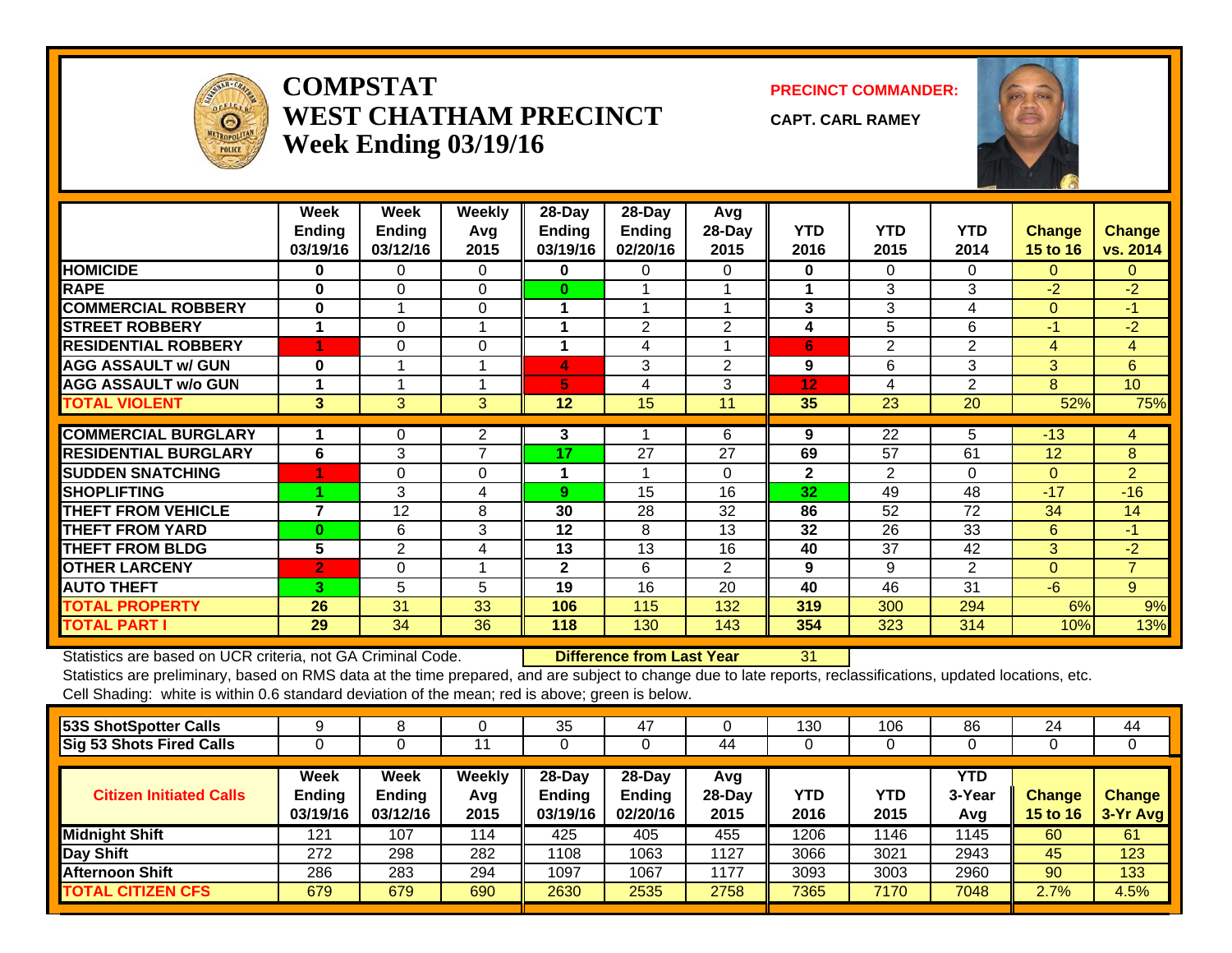

## **COMPSTATDOWNTOWN PRECINCTWeek Ending 03/19/16**

#### **ACTING PRECINCT COMMANDER:**

**LT. ANTHONY GALLO**



|                             | Week<br>Ending<br>03/19/16 | Week<br><b>Ending</b><br>03/12/16 | Weekly<br>Avg<br>2015 | $28$ -Day<br><b>Ending</b><br>03/19/16 | $28$ -Day<br><b>Ending</b><br>02/20/16 | Avg<br>28-Day<br>2015 | <b>YTD</b><br>2016 | <b>YTD</b><br>2015 | <b>YTD</b><br>2014 | <b>Change</b><br>15 to 16 | <b>Change</b><br>vs. 2014 |
|-----------------------------|----------------------------|-----------------------------------|-----------------------|----------------------------------------|----------------------------------------|-----------------------|--------------------|--------------------|--------------------|---------------------------|---------------------------|
| <b>HOMICIDE</b>             | 0                          | 0                                 | $\Omega$              | 0                                      |                                        |                       | $\mathbf{2}$       | $\Omega$           | 0                  | $\overline{2}$            | $\overline{2}$            |
| <b>RAPE</b>                 | $\bf{0}$                   | $\Omega$                          | $\Omega$              | $\bf{0}$                               | $\overline{2}$                         |                       | $\mathbf{2}$       | 6                  | $\overline{2}$     | $-4$                      | $\Omega$                  |
| <b>COMMERCIAL ROBBERY</b>   | -1                         | $\Omega$                          | $\Omega$              | 1                                      |                                        |                       | 3                  | $\overline{2}$     | 3                  |                           | $\mathbf{0}$              |
| <b>STREET ROBBERY</b>       | 5                          | $\Omega$                          | $\overline{2}$        | 11                                     | $\overline{7}$                         | 9                     | 32                 | 19                 | 14                 | 13                        | 18                        |
| <b>RESIDENTIAL ROBBERY</b>  | $\bf{0}$                   | $\Omega$                          | $\Omega$              | 0                                      | 0                                      | 4                     | $\bf{0}$           | 0                  | $\Omega$           | $\overline{0}$            | $\mathbf{0}$              |
| <b>AGG ASSAULT w/ GUN</b>   | 7                          | $\Omega$                          | 1                     | 8                                      | 5                                      | 4                     | 18                 | 11                 | 8                  | $\overline{7}$            | 10                        |
| <b>AGG ASSAULT w/o GUN</b>  | 3                          | $\overline{2}$                    | 1                     | 6                                      | $\overline{7}$                         | 4                     | 17                 | 3                  | 10                 | 14                        | $\overline{7}$            |
| <b>TOTAL VIOLENT</b>        | 16                         | $\overline{2}$                    | 5                     | 26                                     | 23                                     | 21                    | 74                 | 41                 | 37                 | 80%                       | 100%                      |
| <b>COMMERCIAL BURGLARY</b>  | 1                          |                                   | 1                     | 4                                      | 7                                      | $\overline{2}$        | $12 \,$            | 4                  | 6                  | 8                         | 6                         |
| <b>RESIDENTIAL BURGLARY</b> | $\bf{0}$                   | 2                                 | 3                     | $\overline{7}$                         | 5                                      | 11                    | 28                 | 23                 | 31                 | 5                         | $-3$                      |
| <b>ISUDDEN SNATCHING</b>    | $\overline{7}$             | $\Omega$                          | 1                     | 7                                      | 6                                      | 3                     | 14                 | 10                 | 5                  | 4                         | 9                         |
| <b>ISHOPLIFTING</b>         | 3                          | 8                                 | 5                     | 13                                     | 12                                     | 19                    | 40                 | 47                 | 66                 | $-7$                      | $-26$                     |
| <b>THEFT FROM VEHICLE</b>   | 12 <sub>2</sub>            | 15                                | 8                     | 48                                     | 44                                     | 32                    | 121                | 71                 | 71                 | 50                        | 50                        |
| <b>THEFT FROM YARD</b>      | 3                          | $\overline{2}$                    | 4                     | 9                                      | 10                                     | 17                    | 36                 | 34                 | 34                 | $\overline{2}$            | $\overline{2}$            |
| <b>THEFT FROM BLDG</b>      | $\overline{7}$             | 6                                 | 4                     | 23                                     | 21                                     | 18                    | 54                 | 44                 | 60                 | 10                        | $-6$                      |
| <b>OTHER LARCENY</b>        | $\bf{0}$                   | $\overline{ }$                    | $\mathbf 0$           | 3                                      | 5                                      | $\overline{2}$        | 10                 | 4                  | 2                  | 6                         | 8                         |
| <b>AUTO THEFT</b>           | 5                          | 5                                 | 4                     | 23                                     | 15                                     | 16                    | 46                 | 29                 | 21                 | 17                        | 25                        |
| <b>TOTAL PROPERTY</b>       | 38                         | 40                                | 30                    | 137                                    | 125                                    | 119                   | 361                | 266                | 296                | 36%                       | 22%                       |
| <b>TOTAL PART I</b>         | 54                         | 42                                | 35                    | 163                                    | 148                                    | 139                   | 435                | 307                | 333                | 42%                       | 31%                       |

Statistics are based on UCR criteria, not GA Criminal Code. **Difference from Last Year** 128

|                            | 10                                       | 6                     | 51                              | 36                                     | 24                      | 131                | 89          | 86                   | 42                               | 45                        |
|----------------------------|------------------------------------------|-----------------------|---------------------------------|----------------------------------------|-------------------------|--------------------|-------------|----------------------|----------------------------------|---------------------------|
| 28                         | 10                                       | 10                    | 52                              | 32                                     | 42                      | 106                | 42          |                      | 64                               | 106                       |
| Week<br>Ending<br>03/19/16 | <b>Week</b><br><b>Ending</b><br>03/12/16 | Weekly<br>Avg<br>2015 | $28$ -Day<br>Endina<br>03/19/16 | $28$ -Day<br><b>Ending</b><br>02/20/16 | Avg<br>$28-Day$<br>2015 | <b>YTD</b><br>2016 | YTD<br>2015 | YTD<br>3-Year<br>Avg | <b>Change</b><br><b>15 to 16</b> | <b>Change</b><br>3-Yr Avg |
| 103                        | 98                                       | 121                   | 410                             | 403                                    | 484                     | 1279               | 1214        | 1244                 | 65                               | 35                        |
| 200                        | 201                                      | 233                   | 811                             | 769                                    | 931                     | 2344               | 2530        | 2371                 | $-186$                           | $-27$                     |
| 208                        | 259                                      | 252                   | 912                             | 800                                    | 1010                    | 2512               | 2658        | 2562                 | $-146$                           | $-50$                     |
| 511                        | 558                                      | 606                   | 2133                            | 1972                                   | 2425                    | 6135               | 6402        | 6177                 | $-4.2%$                          | $-0.7%$                   |
|                            |                                          |                       |                                 |                                        |                         |                    |             |                      |                                  |                           |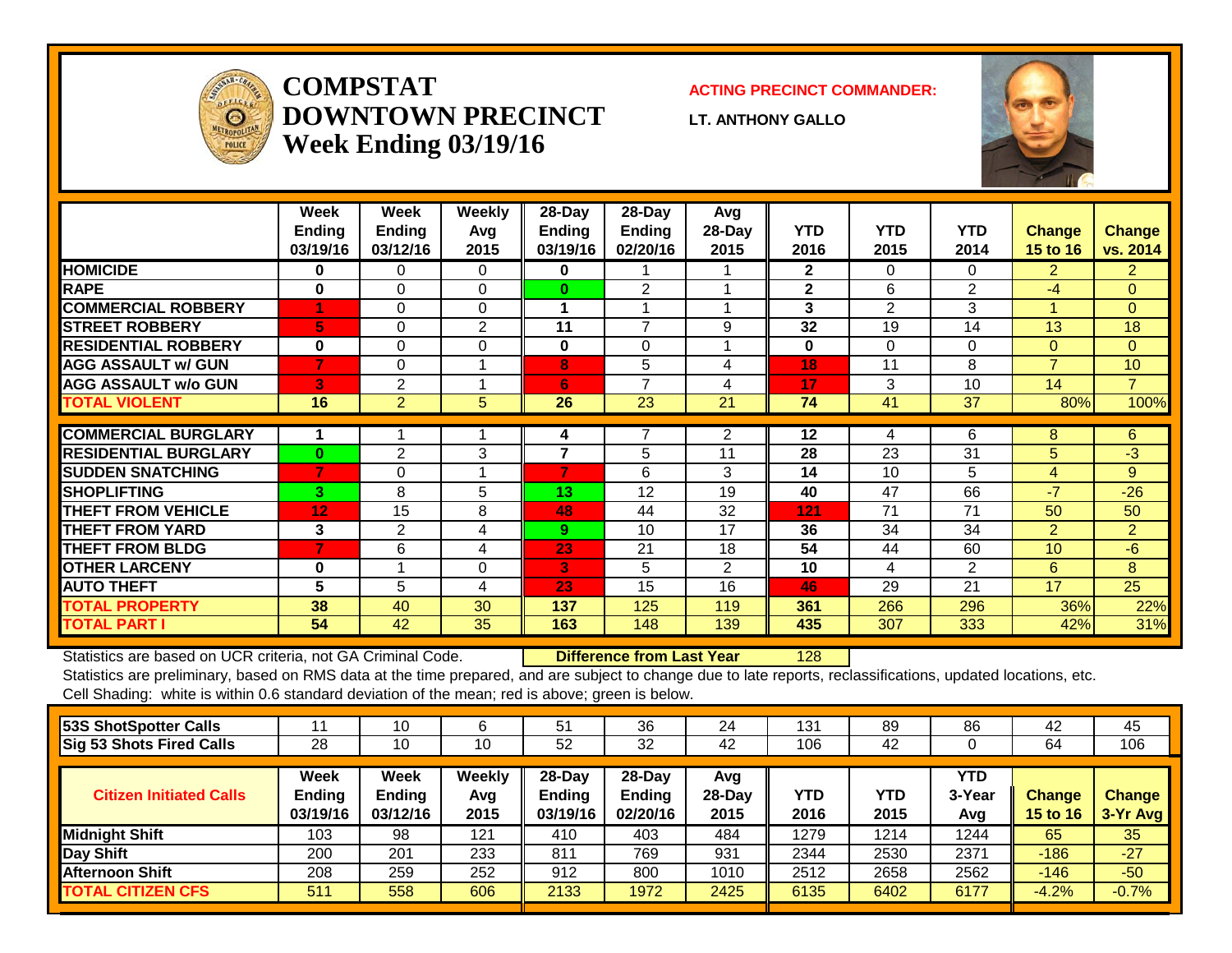

## **COMPSTATCENTRAL PRECINCT** CAPT. CHARLES HALL **Week Ending 03/19/16**

**PRECINCT COMMANDER:**



|                             | Week<br><b>Ending</b><br>03/19/16 | Week<br><b>Ending</b><br>03/12/16 | Weekly<br>Avg<br>2015 | $28$ -Day<br>Ending<br>03/19/16 | $28$ -Day<br><b>Ending</b><br>02/20/16 | Avg<br>28-Day<br>2015 | <b>YTD</b><br>2016 | <b>YTD</b><br>2015 | <b>YTD</b><br>2014 | Change<br>15 to 16       | <b>Change</b><br>vs. 2014 |
|-----------------------------|-----------------------------------|-----------------------------------|-----------------------|---------------------------------|----------------------------------------|-----------------------|--------------------|--------------------|--------------------|--------------------------|---------------------------|
| <b>HOMICIDE</b>             | 2                                 | 0                                 | 0                     | 3                               | 2                                      |                       | 6                  |                    | 4                  | 5.                       | $\overline{2}$            |
| <b>RAPE</b>                 | $\bf{0}$                          | $\Omega$                          | 0                     | $\bf{0}$                        | $\overline{2}$                         |                       | 4                  | 4                  | 5                  | $\Omega$                 | $-1$                      |
| <b>COMMERCIAL ROBBERY</b>   | $\bf{0}$                          | $\Omega$                          | $\Omega$              | $\bf{0}$                        | 0                                      | 4                     | $\bf{0}$           | 2                  | 7                  | $-2$                     | $-7$                      |
| <b>STREET ROBBERY</b>       | $\bf{0}$                          | $\overline{A}$                    | $\overline{2}$        |                                 | 5                                      | 8                     | 11                 | 18                 | 24                 | $-7$                     | $-13$                     |
| <b>RESIDENTIAL ROBBERY</b>  | $\bf{0}$                          | $\Omega$                          | $\Omega$              | 1                               |                                        |                       | $\mathbf{2}$       | 0                  | $\Omega$           | $\overline{2}$           | $\overline{2}$            |
| <b>AGG ASSAULT w/ GUN</b>   | $\mathbf{2}$                      |                                   | 2                     | 6                               | 5                                      | 8                     | 15                 | 21                 | 12                 | -6                       | 3                         |
| <b>AGG ASSAULT w/o GUN</b>  |                                   | $\Omega$                          |                       | 3.                              | 6                                      | 5                     | 11                 | 8                  | 4                  | $\overline{3}$           | $\overline{7}$            |
| <b>TOTAL VIOLENT</b>        | 5 <sup>5</sup>                    | 2                                 | 6                     | 14                              | 21                                     | 25                    | 49                 | 54                 | 56                 | $-9%$                    | $-13%$                    |
|                             |                                   |                                   |                       |                                 |                                        |                       |                    |                    |                    |                          |                           |
| <b>COMMERCIAL BURGLARY</b>  | $\mathbf 0$                       |                                   |                       |                                 | 7                                      | 6                     | 23                 | 16                 | 8                  | ⇁                        | 15                        |
| <b>RESIDENTIAL BURGLARY</b> | 3                                 | 4                                 | 8                     | 16                              | 14                                     | 31                    | 52                 | 73                 | 110                | $-21$                    | $-58$                     |
| <b>SUDDEN SNATCHING</b>     | 0                                 | $\Omega$                          | $\Omega$              | $\bf{0}$                        | $\overline{2}$                         |                       | $\mathbf{2}$       | 4                  |                    | $-2$                     | 1                         |
| <b>SHOPLIFTING</b>          | $\mathbf{2}$                      | $\Omega$                          | $\overline{2}$        | 5                               | 10                                     | 8                     | 26                 | 19                 | 21                 | $\overline{\phantom{a}}$ | 5                         |
| <b>THEFT FROM VEHICLE</b>   | 8                                 | 7                                 | 11                    | 35                              | 38                                     | 43                    | 103                | 111                | 84                 | -8                       | 19                        |
| <b>THEFT FROM YARD</b>      |                                   | 2                                 | 4                     | 9                               | 10                                     | 16                    | 26                 | 37                 | 28                 | $-11$                    | $-2$                      |
| <b>THEFT FROM BLDG</b>      | 3                                 | 4                                 | 4                     | 15                              | 24                                     | 17                    | 51                 | 42                 | 37                 | 9                        | 14                        |
| <b>OTHER LARCENY</b>        | 1                                 | $\Omega$                          |                       |                                 | 1                                      | 3                     | $\overline{2}$     | 12                 | $\Omega$           | $-10$                    | $\overline{2}$            |
| <b>AUTO THEFT</b>           | 4                                 | 6                                 | 5                     | 17                              | 21                                     | 21                    | 55                 | 51                 | 55                 | 4                        | $\overline{0}$            |
| <b>TOTAL PROPERTY</b>       | 22                                | 24                                | 36                    | 105                             | 127                                    | 146                   | 340                | 365                | 344                | $-7%$                    | $-1%$                     |
| <b>TOTAL PART I</b>         | 27                                | 26                                | 43                    | 119                             | 148                                    | 171                   | 389                | 419                | 400                | $-7%$                    | $-3%$                     |

Statistics are based on UCR criteria, not GA Criminal Code. **Difference from Last Year** -30

| 28                                | 25                                       | 13                           | 110                                 | 58                                  | 53                      | 245         | 280         | 133                  | $-35$                            | 112                       |
|-----------------------------------|------------------------------------------|------------------------------|-------------------------------------|-------------------------------------|-------------------------|-------------|-------------|----------------------|----------------------------------|---------------------------|
| 32                                | 16                                       | 24                           | 79                                  | 45                                  | 95                      | 186         | 74          |                      | 112                              | 186                       |
| <b>Week</b><br>Ending<br>03/19/16 | <b>Week</b><br><b>Ending</b><br>03/12/16 | <b>Weekly</b><br>Avg<br>2015 | 28-Day<br><b>Endina</b><br>03/19/16 | 28-Day<br><b>Ending</b><br>02/20/16 | Avg<br>$28-Day$<br>2015 | YTD<br>2016 | YTD<br>2015 | YTD<br>3-Year<br>Avg | <b>Change</b><br><b>15 to 16</b> | <b>Change</b><br>3-Yr Avg |
| 106                               | 152                                      | 126                          | 508                                 | 444                                 | 503                     | 1452        | 1330        | 1299                 | 122                              | 153                       |
| 270                               | 267                                      | 271                          | 1024                                | 1015                                | 1085                    | 2832        | 2853        | 2869                 | $-21$                            | $-37$                     |
| 281                               | 314                                      | 294                          | 1111                                | 1036                                | 1176                    | 3097        | 3065        | 2945                 | 32                               | 152                       |
| 657                               | 733                                      | 691                          | 2643                                | 2495                                | 2764                    | 7381        | 7248        | 7113                 | $.8\%$                           | 3.8%                      |
|                                   |                                          |                              |                                     |                                     |                         |             |             |                      |                                  |                           |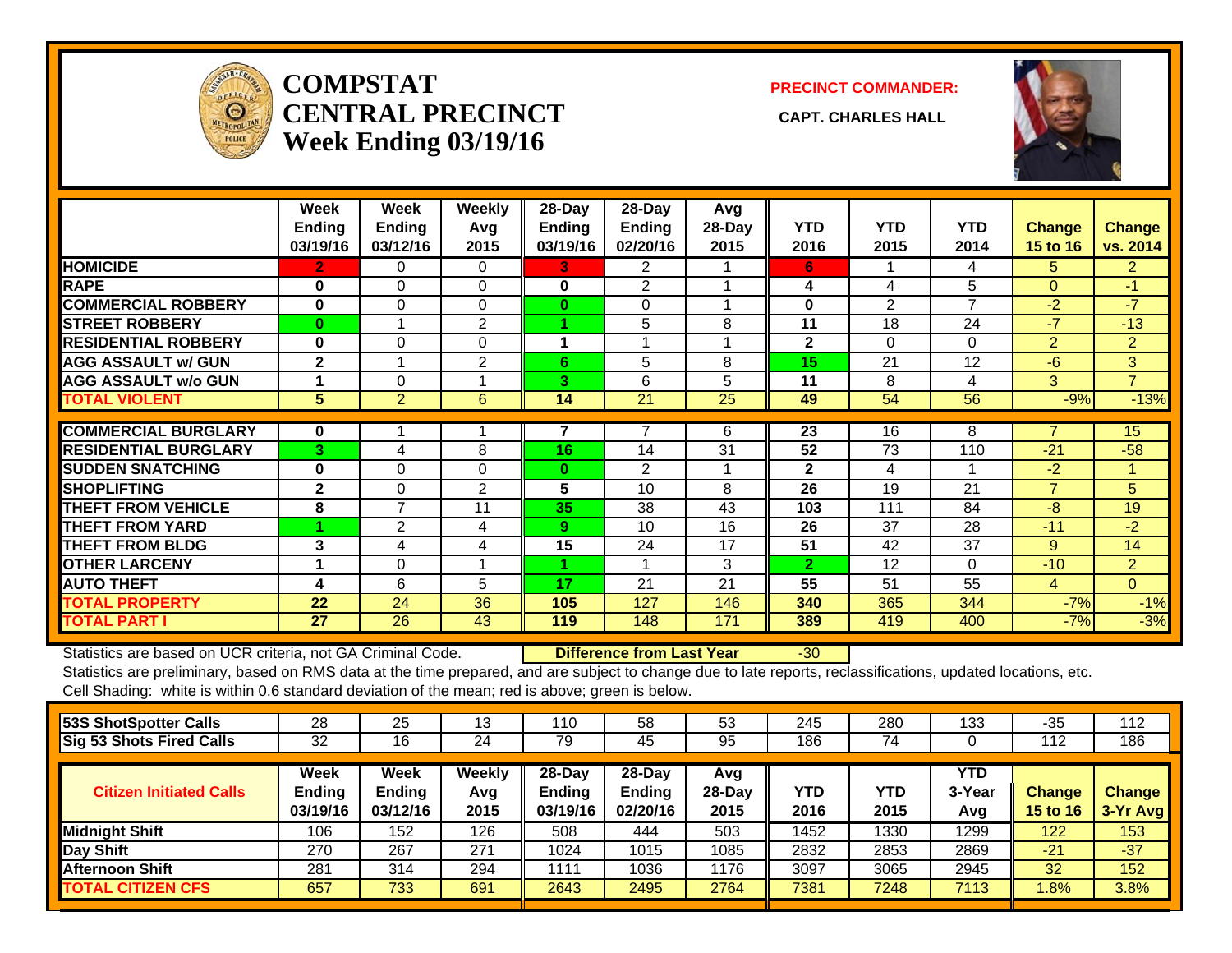

#### **COMPSTATSOUTHSIDE PRECINCT** CAPT. TERRY SHOOP **Week Ending 03/19/16**

**PRECINCT COMMANDER:**



|                             | Week<br><b>Ending</b><br>03/19/16 | Week<br><b>Ending</b><br>03/12/16 | Weekly<br>Avg<br>2015 | $28$ -Day<br>Ending<br>03/19/16 | $28-Day$<br><b>Ending</b><br>02/20/16 | Avg<br>28-Day<br>2015 | <b>YTD</b><br>2016 | <b>YTD</b><br>2015 | <b>YTD</b><br>2014 | <b>Change</b><br>15 to 16 | <b>Change</b><br>vs. 2014 |
|-----------------------------|-----------------------------------|-----------------------------------|-----------------------|---------------------------------|---------------------------------------|-----------------------|--------------------|--------------------|--------------------|---------------------------|---------------------------|
| <b>HOMICIDE</b>             | 0                                 | 0                                 | $\Omega$              | 0                               |                                       |                       |                    |                    | $\Omega$           | 0                         |                           |
| <b>RAPE</b>                 | $\bf{0}$                          | 0                                 | 0                     | 0                               | 0                                     |                       | 3                  | $\overline{2}$     |                    |                           | $\overline{2}$            |
| <b>COMMERCIAL ROBBERY</b>   | $\bf{0}$                          | 0                                 | 0                     | 1                               | $\overline{2}$                        | $\overline{2}$        | 6                  | 5                  | 6                  | и                         | $\Omega$                  |
| <b>ISTREET ROBBERY</b>      | $\bf{0}$                          |                                   | 1                     | $\mathbf 2$                     | 5                                     | 3                     | 10                 | 8                  | 10                 | $\overline{2}$            | $\Omega$                  |
| <b>RESIDENTIAL ROBBERY</b>  | $\bf{0}$                          | $\Omega$                          | 0                     | $\bf{0}$                        | $\Omega$                              |                       | $\bf{0}$           | 2                  | $\overline{4}$     | $-2$                      | $-4$                      |
| <b>AGG ASSAULT w/ GUN</b>   | $\bf{0}$                          | 0                                 | 1                     |                                 | 0                                     | 2                     | $\mathbf{2}$       | 4                  | 2                  | $-2$                      | $\mathbf{0}$              |
| <b>AGG ASSAULT w/o GUN</b>  | $\overline{2}$                    | 2                                 |                       | 8                               | 4                                     | $\overline{2}$        | 13                 | 6                  | $\overline{2}$     | $\overline{\phantom{a}}$  | 11                        |
| <b>TOTAL VIOLENT</b>        | $\overline{2}$                    | 3                                 | 3                     | $12 \overline{ }$               | 12                                    | 12                    | 35                 | 28                 | 25                 | 25%                       | 40%                       |
| <b>COMMERCIAL BURGLARY</b>  |                                   |                                   |                       | 4                               | 2                                     | 4                     | 7                  | 13                 | 8                  | $-6$                      | -1                        |
| <b>RESIDENTIAL BURGLARY</b> | $\overline{2}$                    | 4                                 | 6                     | 9                               | 17                                    | 24                    | 41                 | 57                 | 58                 | $-16$                     | $-17$                     |
| <b>ISUDDEN SNATCHING</b>    | $\bf{0}$                          | $\Omega$                          | 0                     | 1                               | $\Omega$                              |                       | 1                  | 0                  | 3                  |                           | $-2$                      |
| <b>ISHOPLIFTING</b>         | 22                                | 5                                 | 15                    | 60                              | 67                                    | 59                    | 166                | 148                | 162                | 18                        | $\overline{4}$            |
| <b>THEFT FROM VEHICLE</b>   | 8                                 |                                   | 8                     | 30                              | 23                                    | 32                    | 73                 | 62                 | 71                 | 11                        | $\overline{2}$            |
| <b>THEFT FROM YARD</b>      | 3                                 | 2                                 | 2                     | 6                               | 8                                     | 10 <sup>1</sup>       | 18                 | 23                 | 24                 | -5                        | $-6$                      |
| <b>THEFT FROM BLDG</b>      | 4                                 | 4                                 | 5                     | 14                              | 9                                     | 19                    | 34                 | 39                 | 40                 | $-5$                      | $-6$                      |
| <b>OTHER LARCENY</b>        | $\bf{0}$                          | 2                                 | 0                     | 3                               | 4                                     | $\overline{2}$        | 5                  | 5                  | 9                  | $\Omega$                  | $-4$                      |
| <b>AUTO THEFT</b>           | $\overline{2}$                    | 3                                 | 4                     | 9                               | 11                                    | 15                    | 31                 | 43                 | 19                 | $-12$                     | 12 <sup>2</sup>           |
| <b>TOTAL PROPERTY</b>       | 42                                | 22                                | 41                    | 136                             | 138                                   | 165                   | 376                | 390                | 394                | $-4%$                     | $-5%$                     |
| <b>TOTAL PART I</b>         | 44                                | 25                                | 44                    | 148                             | 150                                   | 177                   | 411                | 418                | 419                | $-2%$                     | $-2%$                     |

Statistics are based on UCR criteria, not GA Criminal Code. **Difference from Last Year** -7

| 53S ShotSpotter Calls          | 15                         |                                          |                       | 34                               | 31                                     |                         | 92          | 130         | 62                   | $-38$                     | 30                        |
|--------------------------------|----------------------------|------------------------------------------|-----------------------|----------------------------------|----------------------------------------|-------------------------|-------------|-------------|----------------------|---------------------------|---------------------------|
| Sig 53 Shots Fired Calls       |                            |                                          | 10                    |                                  |                                        | 40                      | 0           | J           |                      | ◡                         | 0                         |
| <b>Citizen Initiated Calls</b> | Week<br>Ending<br>03/19/16 | <b>Week</b><br><b>Ending</b><br>03/12/16 | Weekly<br>Avg<br>2015 | $28 - Day$<br>Ending<br>03/19/16 | $28$ -Day<br><b>Ending</b><br>02/20/16 | Avg<br>$28-Dav$<br>2015 | YTD<br>2016 | YTD<br>2015 | YTD<br>3-Year<br>Avg | <b>Change</b><br>15 to 16 | <b>Change</b><br>3-Yr Avg |
| <b>Midnight Shift</b>          | 83                         | 101                                      | 100                   | 368                              | 325                                    | 399                     | 1043        | 1112        | 1037                 | $-69$                     | 6                         |
| Day Shift                      | 259                        | 227                                      | 273                   | 986                              | 1032                                   | 1090                    | 2891        | 2997        | 2869                 | $-106$                    | 22                        |
| Afternoon Shift                | 278                        | 249                                      | 269                   | 994                              | 926                                    | 1077                    | 2792        | 2907        | 2787                 | $-115$                    | 5                         |
| <b>TOTAL CITIZEN CFS</b>       | 620                        | 577                                      | 641                   | 2348                             | 2283                                   | 2566                    | 6726        | 7016        | 6693                 | $-4.1%$                   | 0.5%                      |